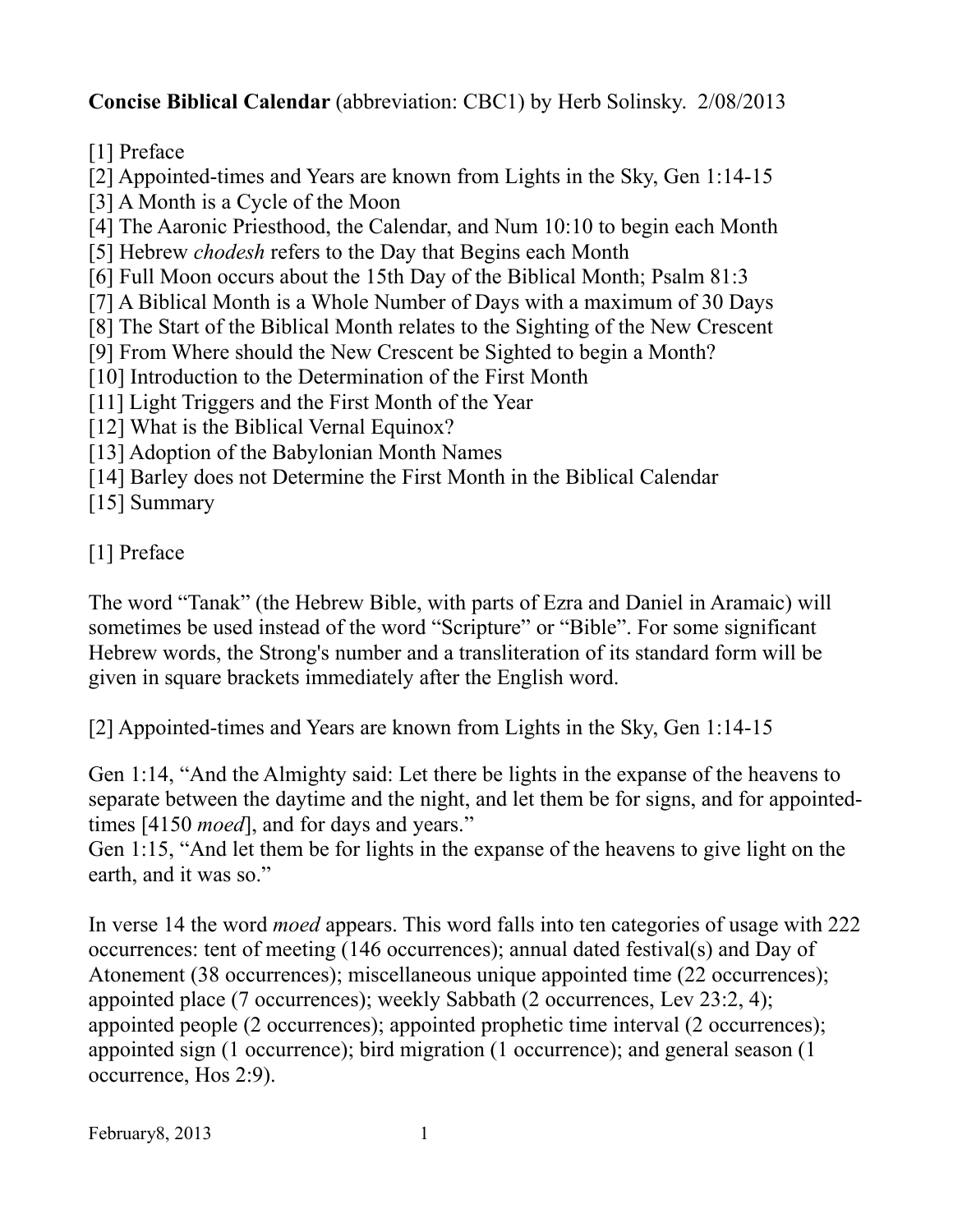The festivals, Day of Atonement, and weekly Sabbath occur in contexts with this word *moed,* whose basic meaning is "appointed time", and Gen 1:14 contains this word. Leviticus 23, the chapter of the Tanak with specific mention of all the festivals, the weekly Sabbath, and the Day of Atonement has this word six times: verses 2, 2, 4, 4, 37, 44.

In Gen 1:14, the only categories of meaning for *moed* that make sense in the context of periodically occurring events based on the heavenly lights are the annual festivals, the Day of Atonement, the weekly Sabbath, and bird migrations. Since the latter only occurs once and the former words occur 40 times, it is only sensible to understand the appointed-times in Gen 1:14 to refer to the annual festivals, the Day of Atonement, and the weekly sabbath. These are embedded in the calendar, except that the weekly sabbath does not require the use of months. Hence this verse makes the calendar dependent upon or determined by the lights in the heavens.

In verse 15 the word "them" refers back to the subject in verse 14, namely the lights. Thus verse 15 is saying in essence, "let the lights be for lights ... **to give light** on the earth". Even the names of the heavenly bodies are absent to put emphasis on the "light bringing" purpose and mission of these heavenly light bodies to fulfill the need to determine "signs, appointed-times, days, and years". The triply emphasized mission of light from the heavenly bodies **to give light** to determine appointed-times and years must be given its appropriate place in thought and use. **Specifically verse 15 states "***to give light***", and thus it is the giving of light by the heavenly bodies of light that is the key principle for the elements of the calendar.**

[3] A Month is a Cycle of the Moon

Ps 104:19, "He made the moon [3394 *yahrayach*] for appointed-times [4150 *moed*], the sun knows its going-away."

This use of appointed-times establishes that the moon is one of the heavenly bodies specifically indicated in Gen 1:14. Other Scriptures below get more specific.

I Ki 6:38, "And in the eleventh year in the month [3391 *yerach*] Bul, it [is] the eighth month [2320 *chodesh*], the house was finished for all its parts and for all its plans, thus he built it in seven years."

I Ki 8:2, "And all the men of Israel were assembled toward King Solomon at the feast in the month [3391 *yerach*] Ethanim, which [is] the seventh month [2320 *chodesh*]."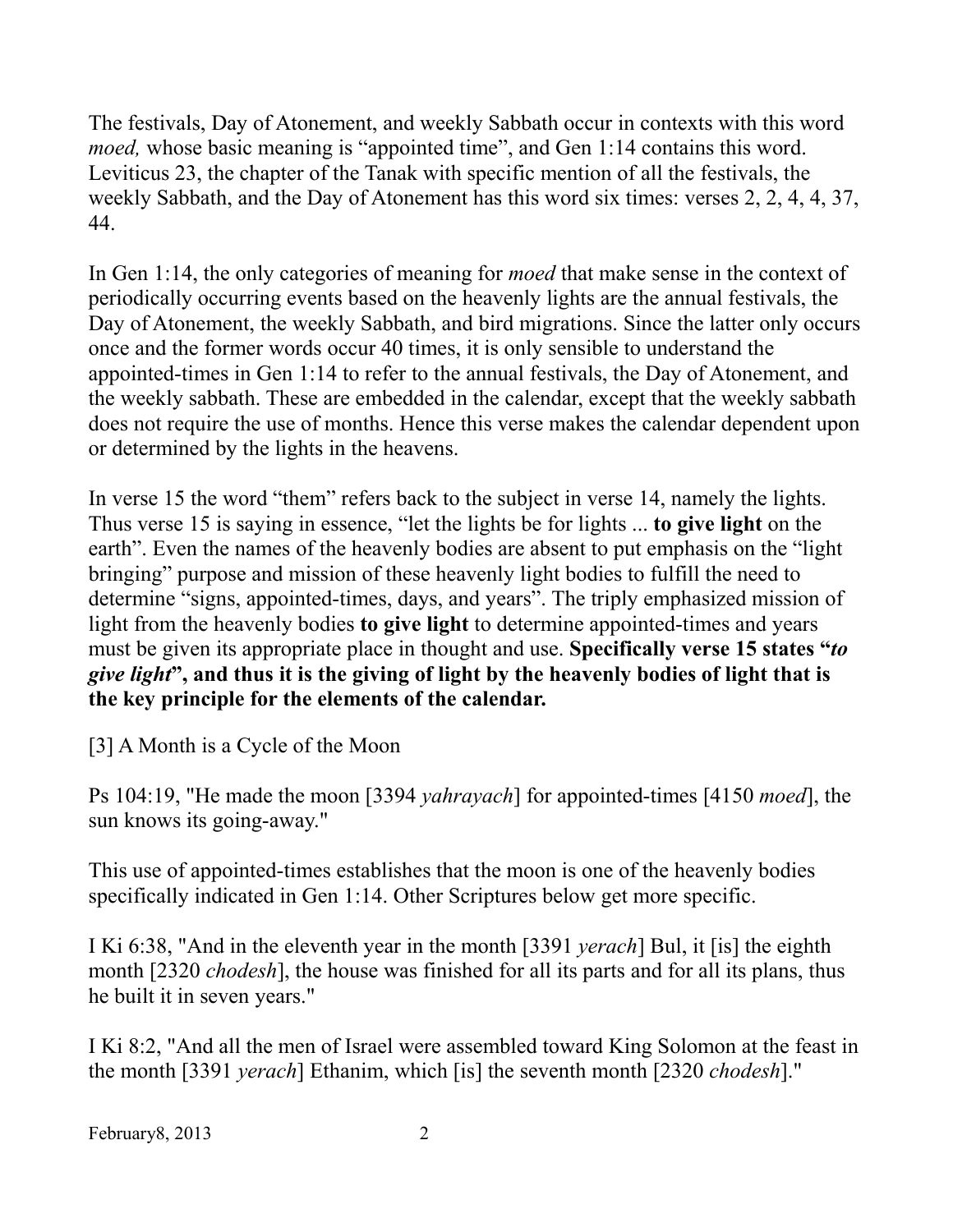Strong's number 3394 for moon (*yahrayach*) and Strong's number 3391 for month (*yerach*) have the same three Hebrew consonants and look the same when the vowels points are removed. Originally the Hebrew text had no vowel points. This identical original appearance in the Hebrew word for moon (3394) and this Hebrew word for month (3391) shows that a biblical month is a cycle of the moon. These two verses also have another word for month [2320 *chodesh*], and it shows that the two different words, *yerach* and *chodesh*, indicate the same thing, a month.

[4] The Aaronic Priesthood, the Calendar, and Num 10:10 to begin each Month

At the beginning of each month, in the context of Num 10:1-10, notice the following activity of the priesthood.

Num 10:8, "And Aaron's sons, the priests, shall blow with [the two silver] trumpets." Num 10:10, "And on [the] day of your gladness, and on your appointed-times [4150 *moed*], and on the beginnings of your months [2320 *chodesh*], you shall blow with [the two silver] trumpets over your burnt offerings and over [the] sacrifices of your peace offerings, and they shall be to you for a memorial before your Almighty; I am YHWH your Almighty."

Ps 133 shows calendrical unity via the authority of the Aaronic priesthood.

Ps 133:1, "A song of the upward-steps, by David, Behold how good and how pleasant [is the] dwelling of brothers, yes-indeed in-unity."

Ps 133:2, "[It is] like the good oil upon the head, descending upon the beard, Aaron's beard, descending upon the edge of his garments."

Ps 133:3, "Like the dew of Hermon descending upon the mountains of Zion, because there YHWH commanded the blessing of life forever."

Here Aaron, the first high priest, represents the Aaronic priesthood. Oil upon his head represents authority upon the priest. This is saying that dwelling in unity is like the oil of authority upon the priesthood. It shows the authority of this priesthood for the calendar. This priesthood that was used to achieve unity was only given residence within Israel (Num 35:2-8).

[5] Hebrew *chodesh* refers to the Day that Begins each Month

Now compare Num 10:10 with I Chr 23:30-31.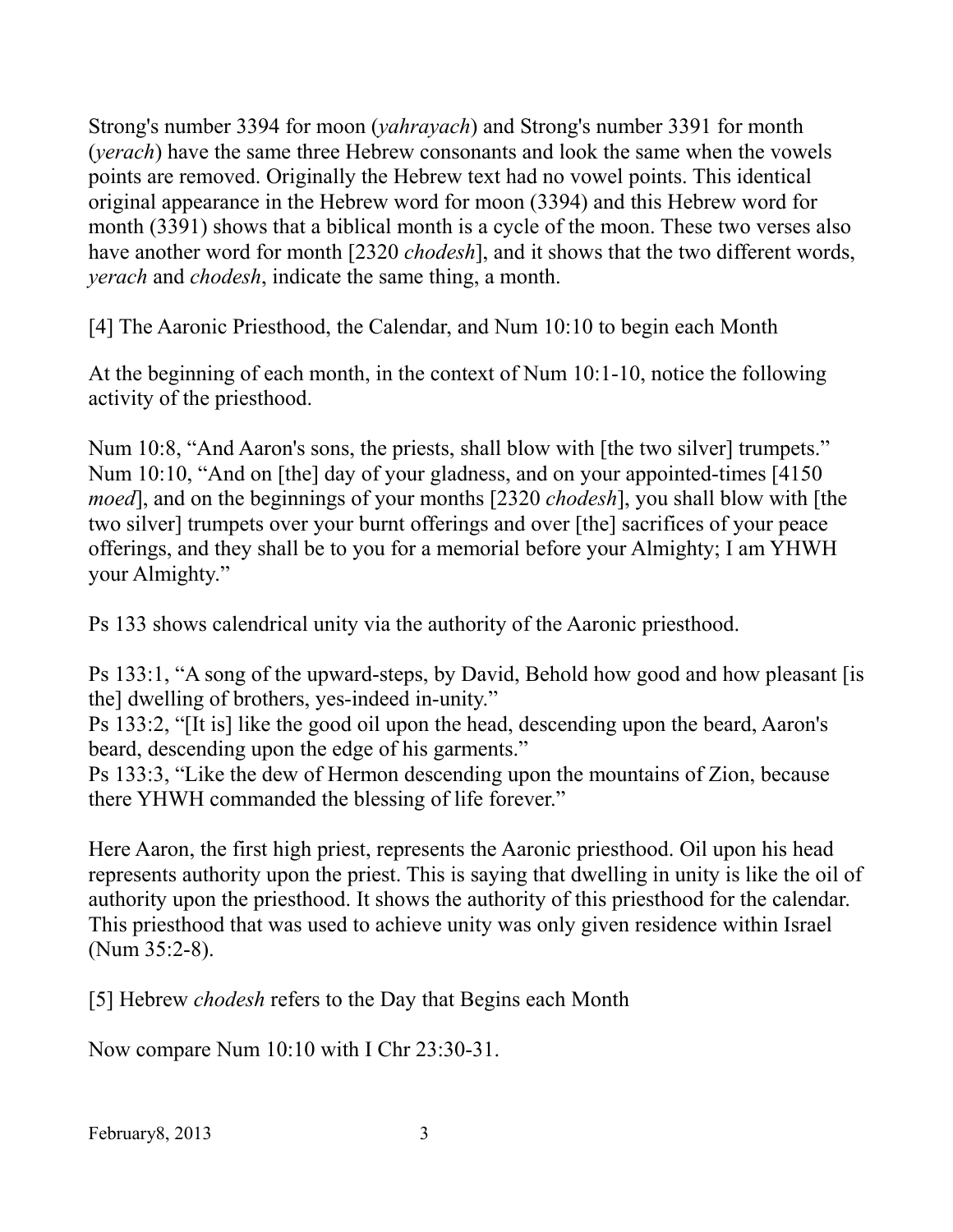I Chr 23:30, "and [the sons of Aaron are] to stand every morning to thank and to praise YHWH, and likewise at evening,"

I Chr 23:31, "and for all the burnt offerings to YHWH for the Sabbaths, for the newmoons [2320 *chodesh*], and for the appointed-times [4150 *moed*] in the count [of animals], [according to the] ordinance concerning them continually before YHWH."

In I Chr 23:31 above we notice that the burnt offerings on the new moons [2320 *chodesh*] are mentioned, and in Num 10:10 above we notice that the burnt offerings on the beginnings of your months [2320 *chodesh*] are mentioned. The whole phrase "beginnings of your months" appears in verse 10 compared to "new-moons" in verse 31, showing that a month begins with a new moon. Verse 31 translated this word *chodesh* as "new-moons", while verse 10 translated the same word as "months". Other examples also show a double meaning for this word. Some examples where *chodesh* means "month" are Gen 29:14; Num 10:11; I Ki 5:14. Some examples where *chodesh* means "new-moon" are II Ki 4:23; Ezek 46:3; Hos 2:11; Amos 8:5.

[6] Full Moon occurs about the 15th Day of the Biblical Month; Psalm 81:3

Both of the Hebrew words that mean month, namely *yerach* and *chodesh*, also occur in similar contexts in the Ugaritic language from near northern ancient Israel. From one clear context in ancient Ugaritic there is a phrase for the full moon at month day 14 or 15, showing that the full moon occurs about the 15th day of the month. This indicates that the start of the biblical month occurs at a time that is approximately opposite the full moon because an average moon cycle lasts for about 29.5 days.

Ps 81:3, "Blow at [the] new-moon [2320 *chodesh*] [the] shofar, [also blow it] at [the] full-moon [3677 *keseh*] on [the] day of our feast."

The translation "full-moon" in this verse is attested by Aquila's translation from Hebrew to Greek c. 130, the Syriac Peshitta translation from Hebrew to Syriac c. 150, and from Semitic archaeological texts. Jerome's translation from Hebrew to Latin c. 392 has "middle of the month", but for the same word in Prov 7:20 Jerome has "full-moon". This Semitic word is the approximate full-moon rather than the astronomically exact full-moon. The feast mentioned is either the 15th day of the first month or of the seventh month, so this agrees with the context in Ugaritic that the 15th day of the month is the approximate full-moon. This brings us to the important conclusion that the new-moon day, *chodesh*, occurs at the time that is approximately opposite the full-moon.

[7] A Biblical Month is a Whole Number of Days with a maximum of 30 Days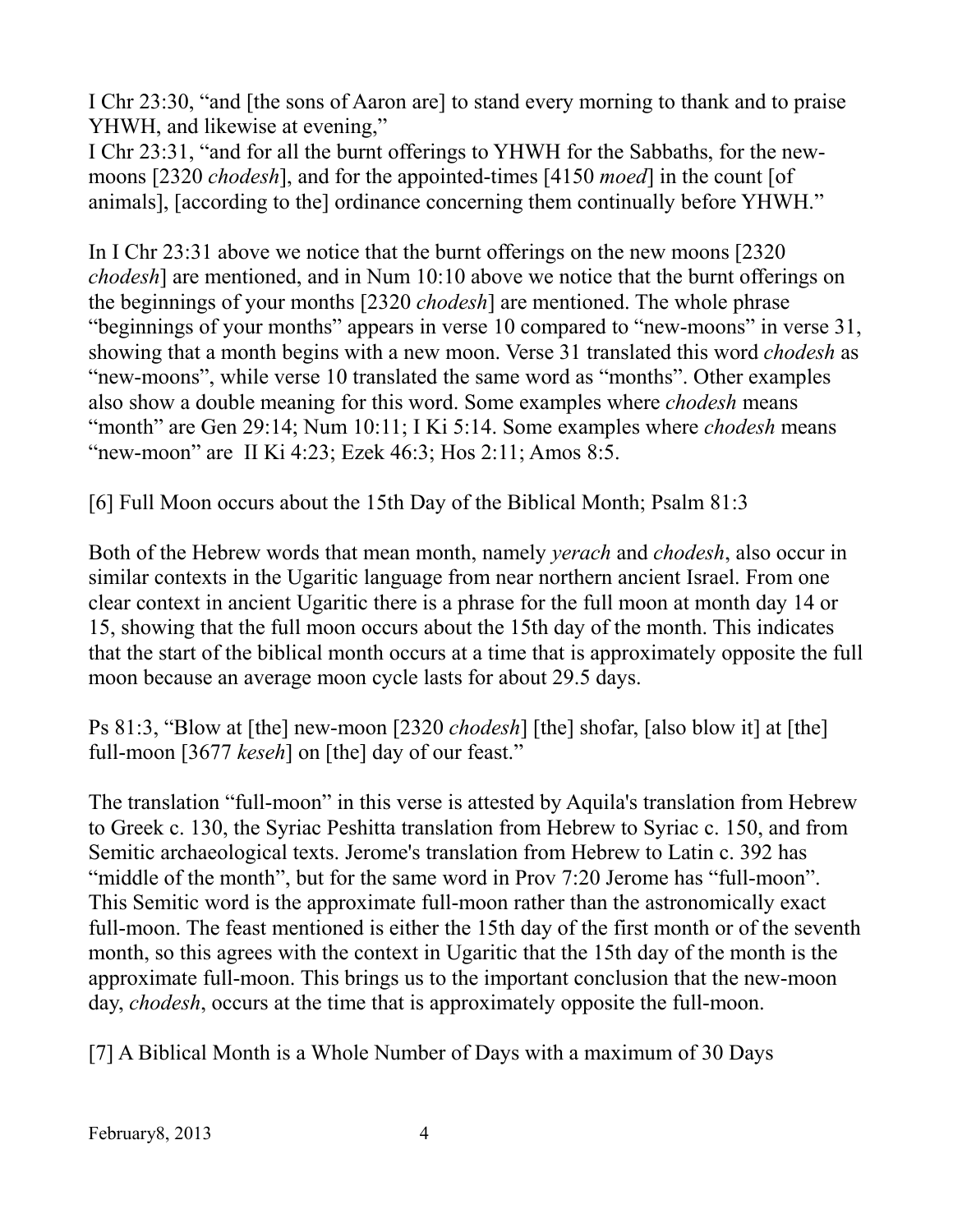A cycle of the moon around the earth is about 44 minutes more than 29.5 days, but soon we shall see from some verses using both of the Hebrew words for month, namely *chodesh* and *yerach*, that in the Tanak, a month is a whole number of days, with no fraction remaining. The literal expression *a month of days* as seen in several Scriptures is idiomatically translated *a full month* in almost all translations. These examples (see Gen 29:14; Num 11:19, 20, 21; Deut 21:13; II Ki 15:13) show that a biblical month is a whole number of days.

From the use of lights in Gen 1:14-15, the light of the moon must be involved to define the start of the biblical month because a biblical month is a cycle of the moon. Suppose the moon cannot be seen at all for some number of days when the month would normally be expected to end? How many days can a biblical month continue if the moon is not seen at all?

During the flood in the days of Noah, when there were 40 days of rain and then thick clouds due to water covering the earth, it was difficult to see the moon at all near the part of the moon cycle opposite the full-moon. From Gen 7:11; 8:3-4 we note that five months lasted 150 days, so that each month apparently had 30 days during that time of lack of visibility of the moon when opposite the full-moon. Thus a biblical month is not permitted to have more than 30 days.

[8] The Start of the Biblical Month relates to the Sighting of the New Crescent

We have seen that a biblical month is a cycle of the moon, and that the beginning of the month is approximately opposite the full moon, and is determined by a light from the moon. The only candidates that are available from this information are the old crescent and the new crescent.

The Hebrew noun *chodesh* [2320] (meaning *month* as well as *new-month* or *new-moon*) has the same consonants as the Hebrew adjective *chadash* [2319] (almost always translated "new", and having the meaning "new") and the Hebrew verb *chadash* [2318] (about half the time translated "renew" and half the time "repair"). Hence the collective association of *new*, *renew*, and *repair* is associated with the Hebrew word *chodesh*, rather than the concept of old, dwindling, or thinning, which is associated with the old crescent. The association with something new rather than old shows that *chodesh* must refer to the new crescent rather than the old crescent. Hence the biblical start of the month is seen to mean the new crescent. **The biblical day that begins with the approximate time of the sighting of the new crescent in the western sky near sunset is the day that begins the biblical month, except that a biblical month cannot have more than 30 days regardless of visibility conditions.**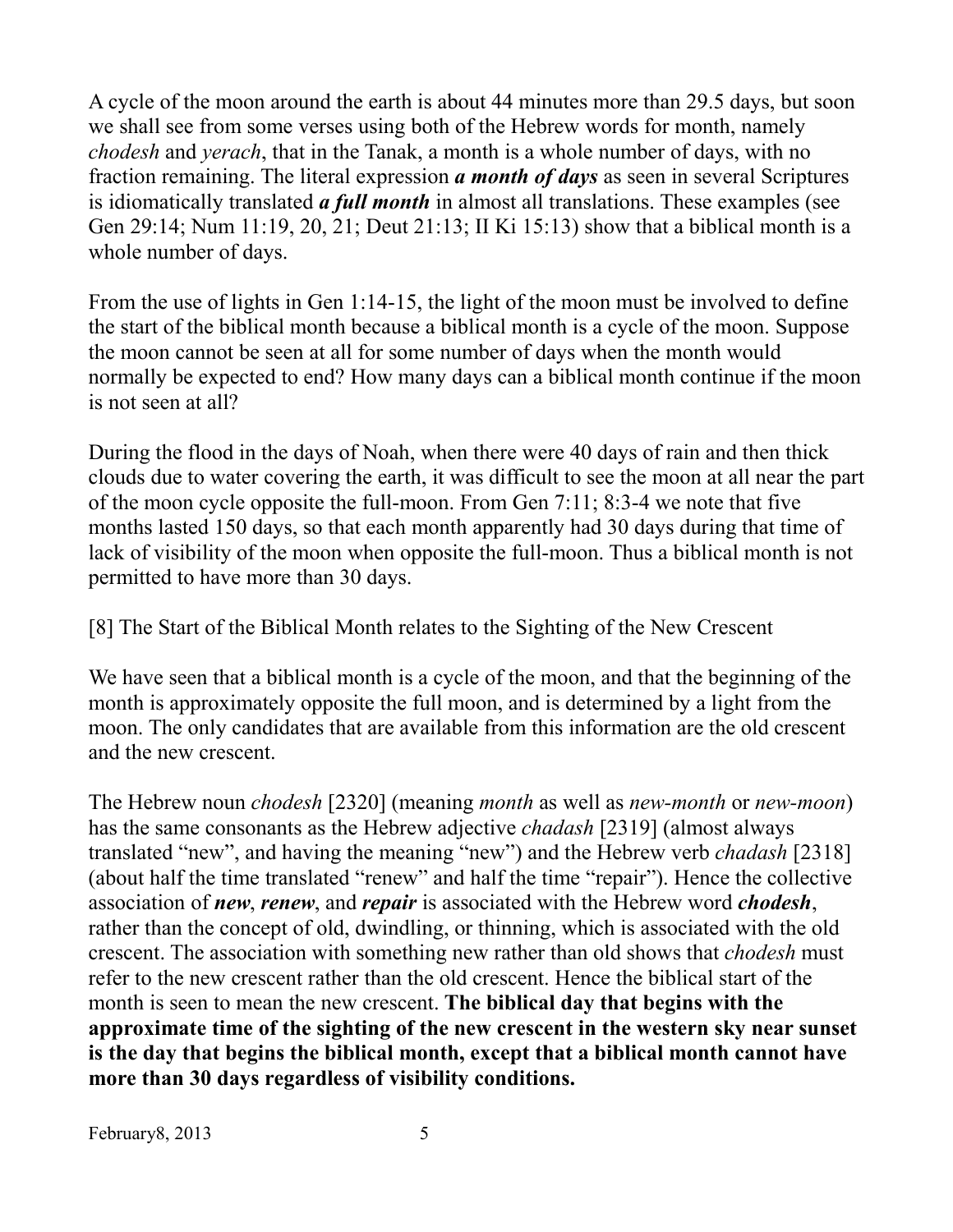[9] From Where should the New Crescent be Sighted to begin a Month?

The Aaronic priesthood was the authority that provided unity (Ps 133). They were only supposed to dwell within Israel (Num 35:2-8).

The borderline for visibility of the new crescent is wide and fuzzy. Humidity and a great height above sea level can even cause gaps in visibility within a geographical region. The wide fuzzy path of first visibility of the new crescent not only has gaps, but its path on the surface of the earth is curved and the shape of the curve varies from month to month for any one place. Any rule to reconcile this is arbitrary and subject to debate. If visibility at each location were to separately determine the beginning of a month, there would be a lack of unity near the fuzzy borderline each month, and it would disrespect the authority of the Aaronic priesthood that was commanded to dwell within Israel. Furthermore, in ancient Israel there was unity rather than separate local determination.

## [10] Introduction to the Determination of the First Month

Probing into Gen 1:14 with regard to its last word *years*, what could the lights in the heavens involve for the beginning of a year? Candidates include the sun, moon, stars, planets, and comets. The fact that the Feast of Booths relates to a time literally described as "*in your gathering of the produce"* (the Hebrew does not actually have a past tense for this in Ex 23:16; Lev 23:39; Deut 16:13), implies that the biblical year closely approximates the agricultural year, so that the long-term average length of the biblical year is the same as the ordinary tropical year, which is about 365.2422 days. This eliminates the planets and comets from consideration for *years*, because their pattern of visibility has no relation to the period of the tropical year. In fact this also rules out the stars because the phenomenon described in astronomy books under the name "*precession of the equinoxes"* causes the time of the visibility of the constellations to advance 14.1 days for each 1000 tropical years. With the elimination of the stars, planets, and comets, only the sun and moon are left to consider. The moon determines the start of the months, but it does not determine which month is the first month. By process of natural elimination, the sun must be involved for the determination of years from the literal and direct viewpoint of Gen 1:14.

## [11] Light Triggers and the First Month of the Year

In order to understand what is intended from Gen 1:14 for *years*, we should look for a consistent pattern in what we already know about the beginning of *days* and *months*. Light from the sun or moon is a trigger for the events described. The light trigger for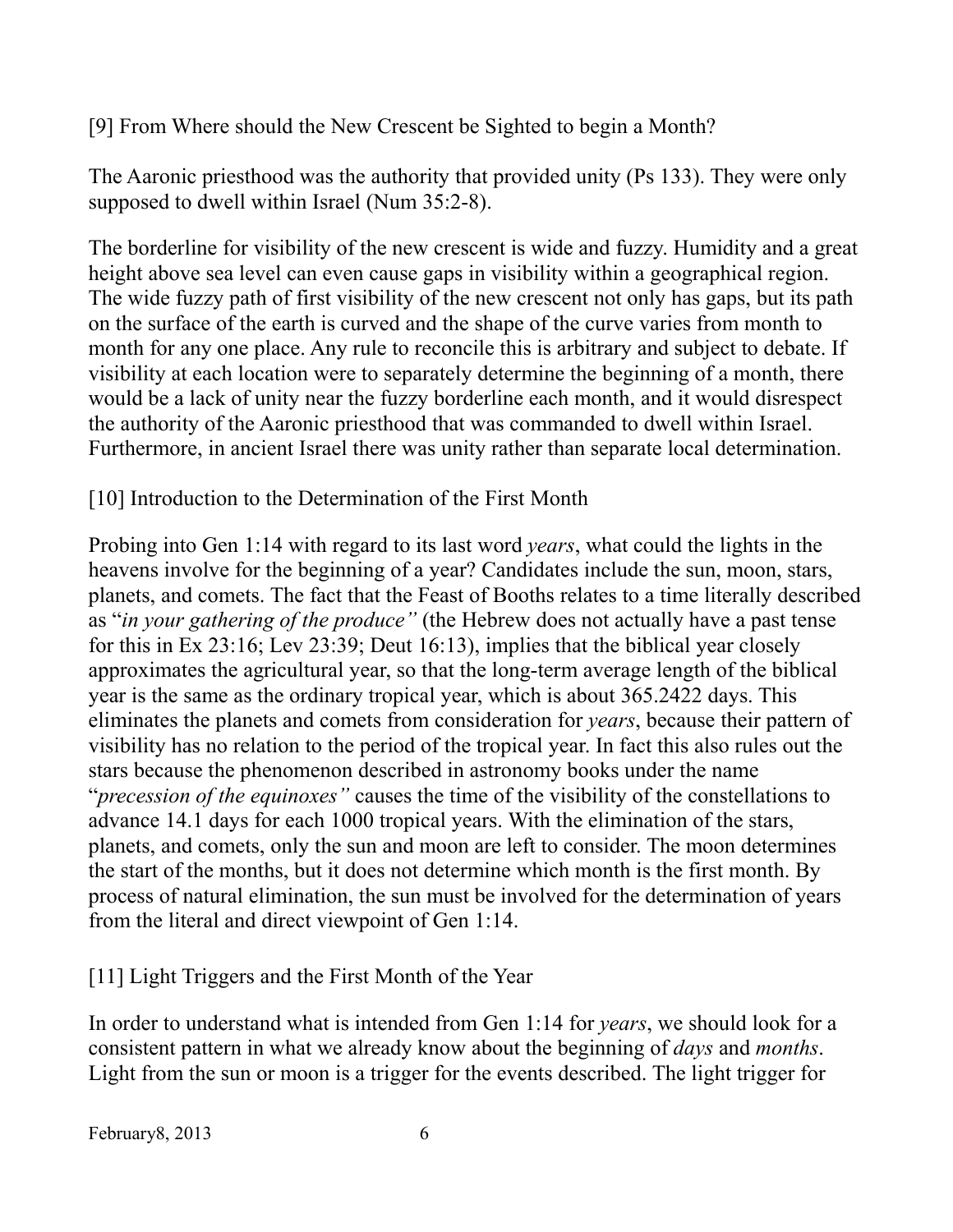distinguishing a new day is the transition from light to dark of the sun, allowing the moon and stars to rule at night. The light trigger for beginning a new month is the new crescent in the western sky. Gen 1:14 declares that the lights themselves determine these matters, not a prediction of these lights, and not an approximate calculation of these lights.

For the start of a day and the start of a month: (1) The **light trigger occurs at the beginning of the event**; and (2) Only the **lights themselves, no advance prediction or calculation** is present. We should expect these two characteristics of a light trigger to apply to the determination of *years*. This continues the pattern.

To continue this biblical pattern we should expect these two characteristics of a light trigger to apply to the determination of each new year. Num 28:14 has the expression "*each month throughout the months of the year"*. Hence a year consists of whole months, and the months are numbered as seen in Lev 23. We need to consider a light trigger that determines the first month. To be consistent with the pattern having the two characteristics described, we should seek a light trigger that identifies which new crescent is the first in the year, it should occur at or shortly before that event, and the trigger should not require advance prediction.

As already mentioned, the sun must be involved. There are only four repeatable signs of the sun that recur in an annual pattern: the two equinoxes and the two solstices. Among these four, only the vernal equinox fits the time of the year that the Israelites left Egypt (in the first month, Ex 12:2, 41, 51) for the following reason.

Jer 36:22, "Now the king was sitting in the winter house in the ninth month, with [a fire] burning in the hearth before him."

This shows that the ninth month occurs in the winter. Since there are roughly three months per season, this would imply that the sixth month occurs in the autumn, the third month occurs in the summer, and the first month occurs in the spring. Of course the spring begins with the vernal equinox. Another Scripture that corroborates the involvement of the vernal equinox is Ex 34:22, which calls the Feast of Weeks the "*firstfruits of the harvest of wheat".* This occurs in Israel from about mid-May through early July. If you back up from this 50 days plus about another 20 with consideration for the count to the Feast of Weeks, that is about two months and 10 days. This also approximates the time of the vernal equinox. Hence two separate biblical identifiers lead to the vernal equinox. The other three signs of the sun are too far away in time to be candidates. Thus Scriptural descriptive approximations are used to point to the vernal equinox as the only candidate for Gen 1:14.

Therefore, from Gen 1:14 (along with some helping Scriptures) we note that the vernal equinox is the trigger of light from the sun that points to the new crescent that begins the first month.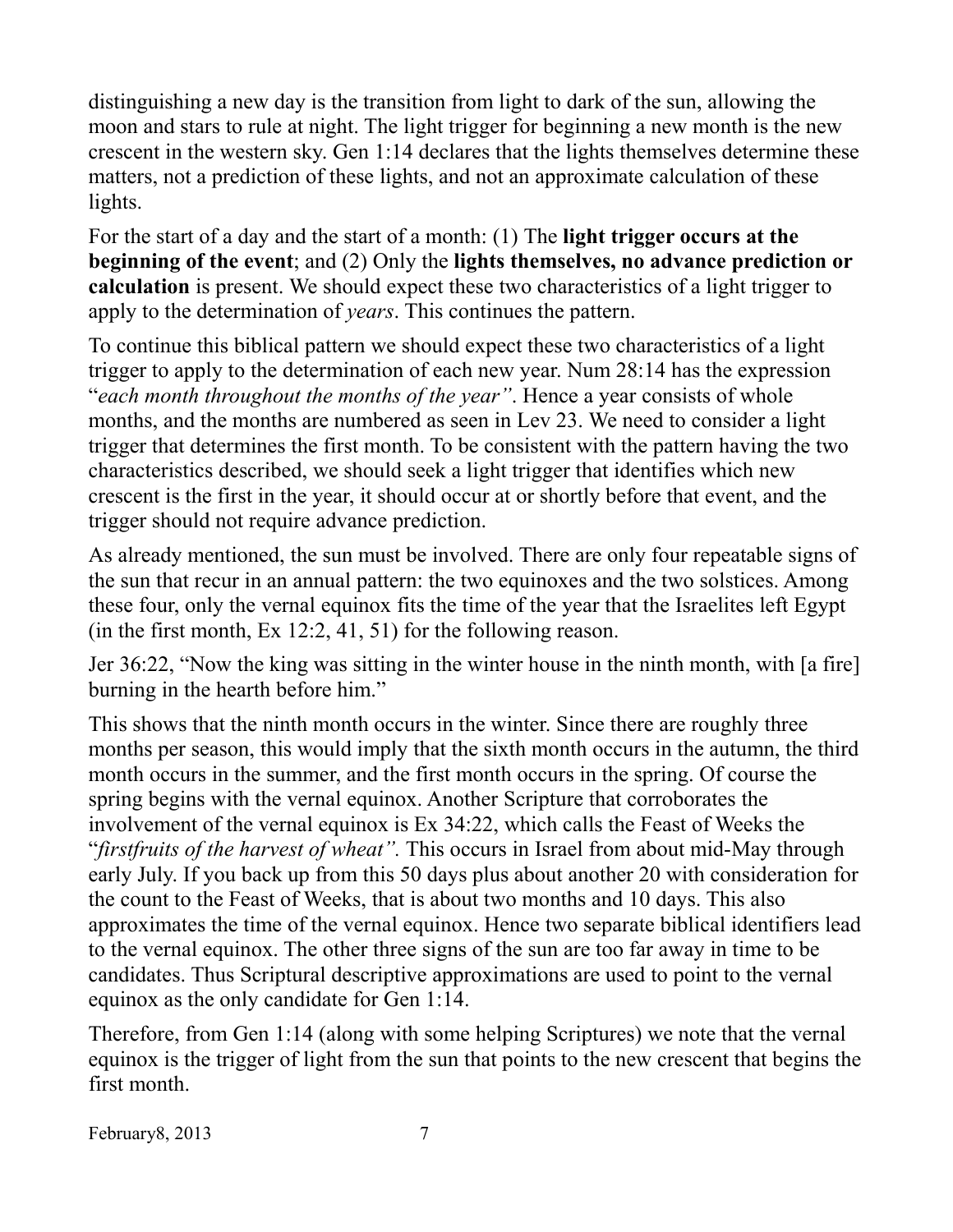Next, consider why the vernal equinox must occur at or shortly before the first new crescent to fulfill the pattern and avoid advance prediction. For example, let us suppose that someone proposes that the first new crescent is the one for which the 15th day of that month is on or after the vernal equinox. That would mean when the new crescent for that month is seen, one would have to know in advance (a prediction) that when the 15th day arrives, it will be on or after the vernal equinox. Someone may argue why it should matter whether we know in advance. Why can't people merely wait until the 15th day arrives and compare that with the vernal equinox? In other words, why is it necessary to know at the beginning of the month whether it is the first month or the 13th? Consider the people in ancient Israel and what they were expected to do for the first month.

When people are expected to leave their homes to attend the Passover festival in one central location (Deut 12:5-7) throughout all Israel, they need to know at the beginning of the month whether it is the first month or the 13th month so they can make preparations of clothing, food, exchange of goods for silver, wagon repair, long distance travel over hilly land (Deut 11:11, and Jerusalem is about 2500 feet above sea level), etc. The whole family was ideally expected to go (Ex 12:25-27), so that travel was not rapid. They must prepare and leave in advance in order to arrive for the Passover. Gen 1:14 literally speaks of the lights in the heavens, not predicted lights in the heaven.

The conclusion is that the new crescent that occurs on or after the vernal equinox begins the first month. This definition for the first month is a natural result from Gen 1:14 and a few other Scriptures that relate to the year, such as Deut 12:5-7.

[12] What is the Biblical Vernal Equinox?

In this modern age astronomers define some astronomical terms in a way that would have been impossible for ancient people. What is the meaning of the vernal equinox from the biblical viewpoint?

The three greatest pyramids bear witness to the unchanging orbit of the earth around the sun with the earth's axis remaining very stable. These pyramids are carefully aligned with one wall exactly along the east-west line, showing the day of the equinoxes because the shadow of the sun upon a thin vertical object at the edge of that east-west wall falls along that straight line only on the day of the two equinoxes, even agreeing with the day based upon the modern astronomer's definition. These pyramids were built long before the time of Moses.

Ancient peoples could determine the true east-west line based upon the fact that only on the days of the equinoxes, the sun's path (and the sun's shadow of a thin vertical object) falls along a straight line all day from sunrise to sunset. **This is the straight line definition of the equinoxes.** The vernal equinox is the day of the equinox when the weather is changing from cold toward hot in the northern hemisphere. This straight line definition holds true for all areas except near the poles of the earth. Some ancient people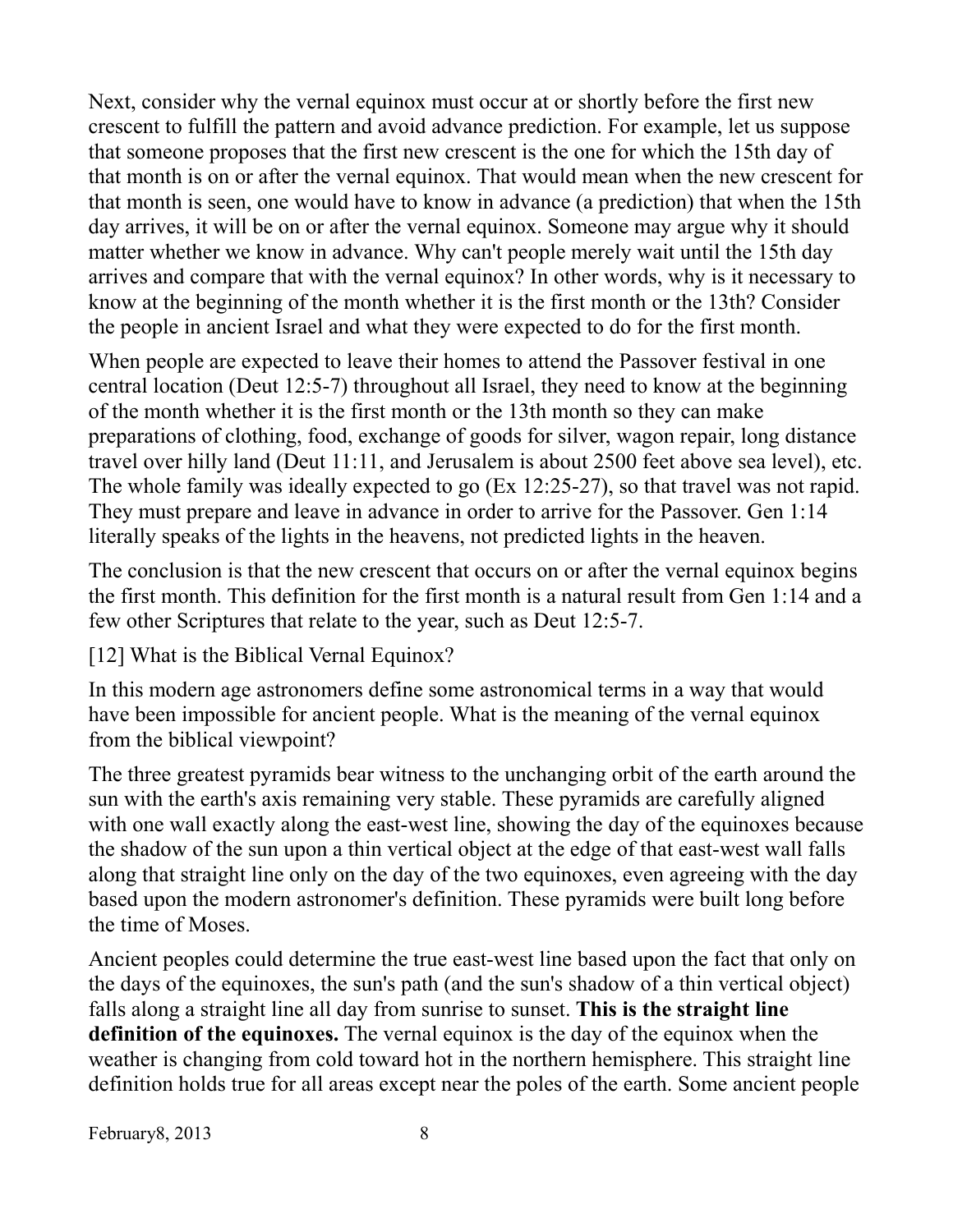imagined that this is the day upon which there is equal daytime and nighttime everywhere on the earth, but this is not true. The day upon which there is equal daytime and nighttime varies with the latitude upon the earth, having a variation of about five days in the tropic and temperate zones. There were no ancient clocks capable of determining this.

[13] Adoption of the Babylonian Month Names

The conclusion from Gen 1:14 that the first month is the one whose first day occurs on or after the vernal equinox will now be corroborated with a historical event that has a basis from Scripture.

In the context of Jerusalem, Ezra 6:15 mentions the month Adar (month 12) and Neh 6:15 mentions the month Elul (month 6). These are Hebrew transliterations of month names in the Babylonian calendar. Scripture is a witness here that ancient Israel adopted the month names of the Babylonian calendar by the time of Ezra and Nehemiah c. 450 BCE. This would cause confusion within the Persian Empire that contained Israel unless the names of the months in Israel almost always agreed with the time of the names of those months in the remainder of the Persian Empire. The Babylonian calendar became patterned with the vernal equinox so that its first month did not begin before the vernal equinox from 499 BCE onward. The Babylonian calendar also began its months with the sighting of the new crescent, not allowing a month to have more than 30 days.

Scholars disagree concerning which Persian king ruled during the time that Esther was queen. All views proposed are after 499 BCE. Est 9:20-21 [NASB], "Then Mordecai recorded these events, and he sent letters to all the Jews who were in all the provinces of King Ahasuerus, both near and far [this would include Judah], obliging them to celebrate the 14th day of the month Adar, and the 15th day of the same month annually..." Est 9:1 states that the 12th month is Adar. The context is the region called Susa (Est 9:6), and Est 9:26-32 shows this to be the origin of the Jewish festival of Purim. Persian society used the same month names as did the Jews living there.

## [14] Barley does not Determine the First Month in the Biblical Calendar

The hail plague (Ex 9:22-34) shows that *aviv* means "ears" of a plant (Ex 9:31), and in this situation the ears are from the barley plant. From the southern end of the Nile River that is part of Egypt to the northern end is about 500 miles. Barley ripens five weeks earlier in the far south than in the far north. The word *aviv* is used in Ex 9:31 to pertain to all of the land of Egypt. Multiple stages of barley ripening are included in this variation of five weeks. In Israel the variation in the ripening time for barley is seven weeks from the earliest location to the latest. The name of the first month, Abib (*aviv*) is